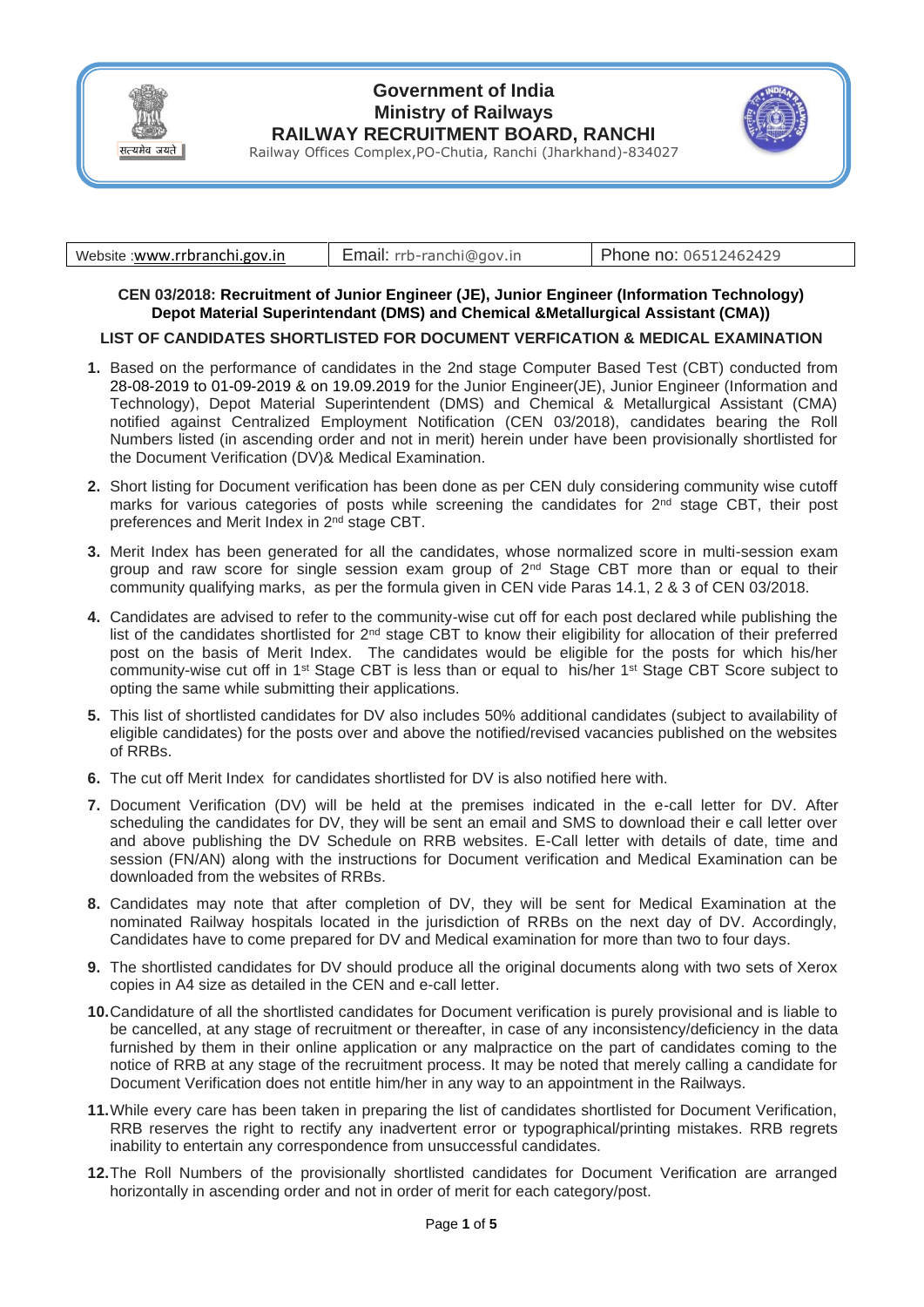- **13.**Regarding Medical Examination, candidates are advised that after completion of DV, medical examination will be carried out by Railway Hospital/Health Unit. Candidates have to pay the prescribed medical fee of Rs 24/- only. There are no other charges to be paid to the Hospitals/Health Unit for the medical examination. In rare cases, where the investigation like CT Scan, Ultra Sound, tests to rule out refractive eye surgery etc., have to be carried out for which necessary facility is not available in the Railway Hospital/Health Unit, then for such investigation, candidates may have to make the requisite payment to the concerned laboratory/hospital.
- **14.**Candidates may note that all the recruitment related activities by Railways is purely on merit basis only and candidates are not required to make any payment to any authorities other than the prescribed Medical Examination fee of Rs.24/-
- **15.**Important: Beware of the touts who may misguide the candidates with false promises of getting them selected for the job on illegal consideration. The recruitment process in the RRB exams is fully computerized and the selection is based purely on the merit of candidates.
- **16.**Candidates are advised to regularly visit RRB's official website for the updates.

## **Combined List of candidatesshortlistedfor DV for the posts of JE, DMS & CMA**

| 273812292011104 | 273812294031210 | 273812295031114 | 273812297271063 | 273812301061092 |
|-----------------|-----------------|-----------------|-----------------|-----------------|
| 273812302131065 | 273812302331110 | 273812305021149 | 273812307251112 | 273812311041166 |
| 273812311241012 | 273812312191173 | 273813355341169 | 273813365021273 | 273813379051044 |
| 273814190251185 | 273815226021211 | 273815422201024 | 273815431181180 | 273816283041036 |
| 273816284241036 | 273816285171156 | 273816285321066 | 273816435231088 | 273816435281276 |
| 273816456241021 | 273816456271224 | 273816456301048 | 273816460211155 | 273817159171228 |
| 273817160071154 | 273817162341140 | 273817164091375 | 273817166091318 | 273817167321299 |
| 273817167331342 | 273817169341043 | 273818324291201 | 273819370191250 | 273819389161061 |
| 273819390151133 | 273819390251064 | 273820126071082 | 273820126101320 | 273820420091018 |
| 273822279331036 | 273822405231168 | 273822405281099 | 273822405311052 | 273822410241158 |
| 273822410311003 | 273822416301135 | 273822426081128 | 273823406031064 | 273823417291038 |
| 273826131011173 | 273826131051076 | 273826131051119 | 273826131051185 | 273826131051236 |
| 273826131051273 | 273826131061065 | 273826131071057 | 273826131101263 | 273826131151005 |
| 273826131151049 | 273826131161273 | 273826131191022 | 273826131231060 | 273826131231073 |
| 273826132031235 | 273826132111134 | 273826132291048 | 273826132341153 | 273826133081042 |
| 273826133081170 | 273826133291062 | 273826133311165 | 273826134031095 | 273826134051229 |
| 273826134061242 | 273826134061276 | 273826134131074 | 273826134221177 | 273826134241039 |
| 273826134251185 | 273826134301079 | 273826134301217 | 273826134311174 | 273826134351271 |
| 273826135011057 | 273826135021195 | 273826135041200 | 273826135041291 | 273826135221166 |
| 273826135221226 | 273826135341030 | 273826135341294 | 273826135351010 | 273826135351209 |
| 273826136051168 | 273826136061156 | 273826136071071 | 273826136181175 | 273826136231195 |
| 273826136261204 | 273826136321186 | 273826136341083 | 273826137171037 | 273826137351284 |
| 273826138011099 | 273826138161048 | 273826138161236 | 273826138231088 | 273826138231139 |
| 273826138231255 | 273826138251001 | 273826138281085 | 273826138281230 | 273826138351235 |
| 273826139051161 | 273826139141002 | 273826139201091 | 273826139271004 | 273826139301034 |
| 273826139301071 | 273826139331137 | 273826139341141 | 273826140091054 | 273826140121181 |
| 273826140321023 | 273826141121053 | 273826141131065 | 273826141161063 | 273826141241048 |
| 273826142021207 | 273826142061226 | 273826142151058 | 273826142181235 | 273826142311112 |
| 273826143091142 | 273826143181138 | 273826143201065 | 273826143221100 | 273826143231088 |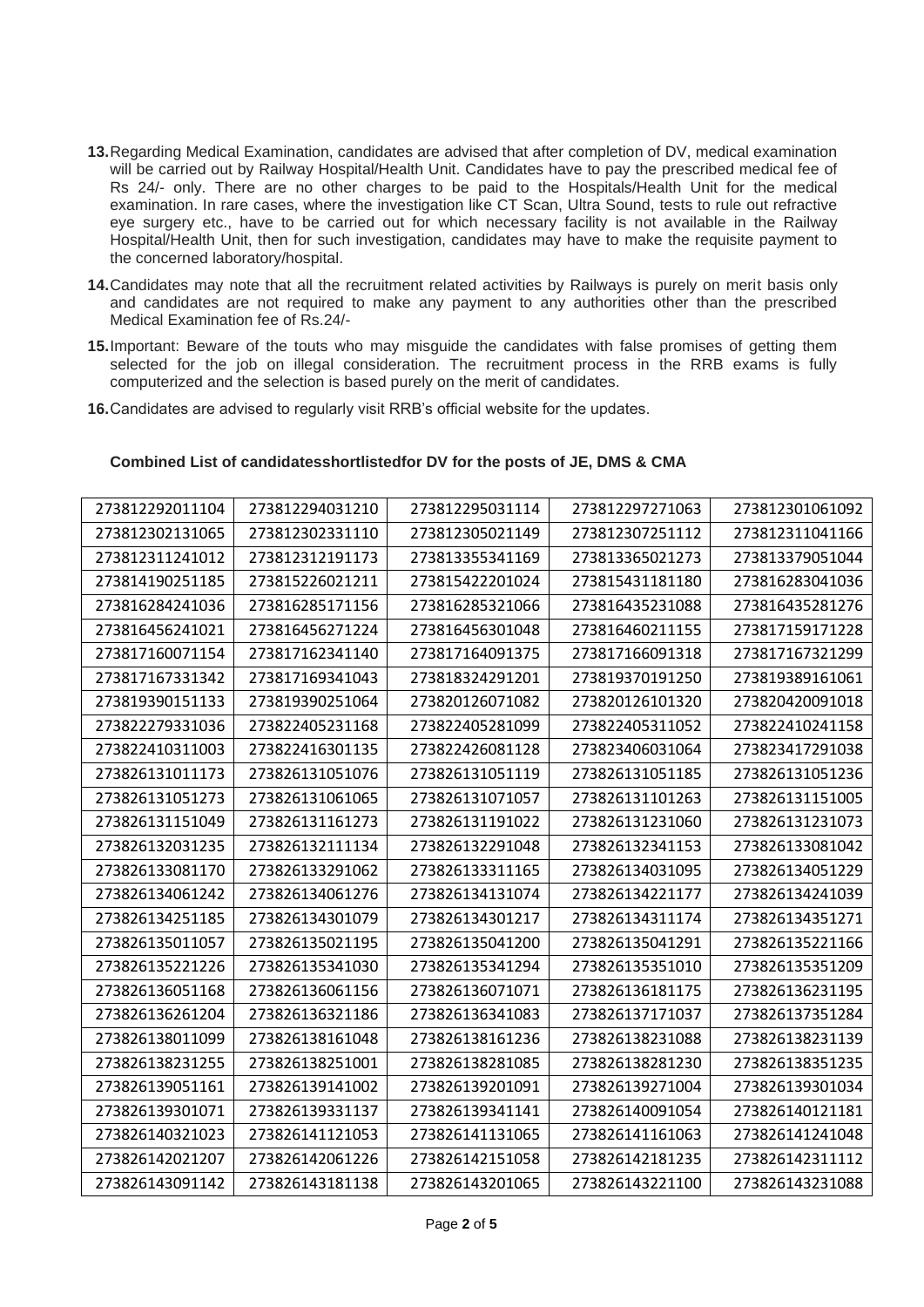| 273826143311191 | 273826144101217 | 273826144131105 | 273826144131120 | 273826144141053 |
|-----------------|-----------------|-----------------|-----------------|-----------------|
| 273826144181028 | 273826144231064 | 273826144281117 | 273826144281213 | 273826144341181 |
| 273826145051054 | 273826145091035 | 273826145221314 | 273826145301003 | 273826145311083 |
| 273826145321018 | 273826145341356 | 273826145351418 | 273826146101157 | 273826146111089 |
| 273826146171051 | 273826146171084 | 273826146171147 | 273826146191079 | 273826146191089 |
| 273826146251073 | 273826146251193 | 273826146281151 | 273826146311151 | 273827181011288 |
| 273827181021138 | 273827181021191 | 273827181031136 | 273827181051151 | 273827181071084 |
| 273827181081129 | 273827181091082 | 273827181091409 | 273827181101297 | 273827181111223 |
| 273827181111448 | 273827181121059 | 273827181141189 | 273827181151075 | 273827181161073 |
| 273827181181257 | 273827181181316 | 273827181191053 | 273827181201207 | 273827181211112 |
| 273827181211135 | 273827181211157 | 273827181211262 | 273827181231238 | 273827181241002 |
| 273827181251096 | 273827181251163 | 273827181251168 | 273827181271128 | 273827181281022 |
| 273827181281164 | 273827181281208 | 273827181301317 | 273827181321027 | 273827181321122 |
| 273827181331234 | 273827181331293 | 273827181331317 | 273827181351330 | 273827182021043 |
| 273827182021068 | 273827182021183 | 273827182031087 | 273827182031160 | 273827182031213 |
| 273827182041080 | 273827182041226 | 273827182051012 | 273827182051030 | 273827182051107 |
| 273827182051145 | 273827182051157 | 273827182081069 | 273827182081134 | 273827182091012 |
| 273827182091189 | 273827182101049 | 273827182131039 | 273827182141078 | 273827182151134 |
| 273827182151157 | 273827182151164 | 273827182161062 | 273827182161108 | 273827182161160 |
| 273827182161207 | 273827182161240 | 273827182171046 | 273827182171072 | 273827182171188 |
| 273827182171230 | 273827182191131 | 273827182201075 | 273827182201137 | 273827182241107 |
| 273827182251104 | 273827182261236 | 273827182271163 | 273827182291030 | 273827182291053 |
| 273827182291133 | 273827182291151 | 273827182311092 | 273827182311215 | 273827182331002 |
| 273827182331113 | 273827182341064 | 273827182341069 | 273827182341113 | 273827183021041 |
| 273827183021288 | 273827183031271 | 273827183071278 | 273827183071286 | 273827183081081 |
| 273827183091153 | 273827183101264 | 273827183111024 | 273827183131176 | 273827183131240 |
| 273827183151179 | 273827183151255 | 273827183161085 | 273827183161220 | 273827183171208 |
| 273827183191044 | 273827183191048 | 273827183191071 | 273827183191107 | 273827183191289 |
| 273827183221005 | 273827183231084 | 273827183231154 | 273827183241069 | 273827183241113 |
| 273827183241149 | 273827183241183 | 273827183241255 | 273827183251036 | 273827183251051 |
| 273827183261299 | 273827183271034 | 273827183271082 | 273827183271120 | 273827183281010 |
| 273827183311219 | 273827183321151 | 273827183331134 | 273827183331222 | 273827183351268 |
| 273827184011074 | 273827184011099 | 273827184011161 | 273827184021039 | 273827184021042 |
| 273827184021135 | 273827184021236 | 273827184021288 | 273827184031077 | 273827184061091 |
| 273827184061124 | 273827184061274 | 273827184071072 | 273827184091206 | 273827184101172 |
| 273827184101270 | 273827184111015 | 273827184111073 | 273827184111271 | 273827184121032 |
| 273827184121306 | 273827184131057 | 273827184161004 | 273827184161167 | 273827184161180 |
| 273827184171201 | 273827184181159 | 273827184181259 | 273827184201288 | 273827184211207 |
| 273827184221215 | 273827184221234 | 273827184241089 | 273827184241115 | 273827184241303 |
| 273827184241314 | 273827184241318 | 273827184241324 | 273827184251058 | 273827184261068 |
| 273827184261082 | 273827184261227 | 273827184261289 | 273827184281023 | 273827184291100 |
| 273827184301043 | 273827184301284 | 273827184311171 | 273827184321045 | 273827184321101 |
| 273827184321192 | 273827184331177 | 273827185011144 | 273827185011248 | 273827185021223 |
| 273827185021298 | 273827185061231 | 273827185071026 | 273827185071069 | 273827185091159 |
| 273827185111121 | 273827185121017 | 273827185121036 | 273827185121177 | 273827185141264 |
| 273827185151149 | 273827185171038 | 273827185171299 | 273827185171308 | 273827185181173 |
| 273827185191167 | 273827185191278 | 273827185201232 | 273827185201299 | 273827185221045 |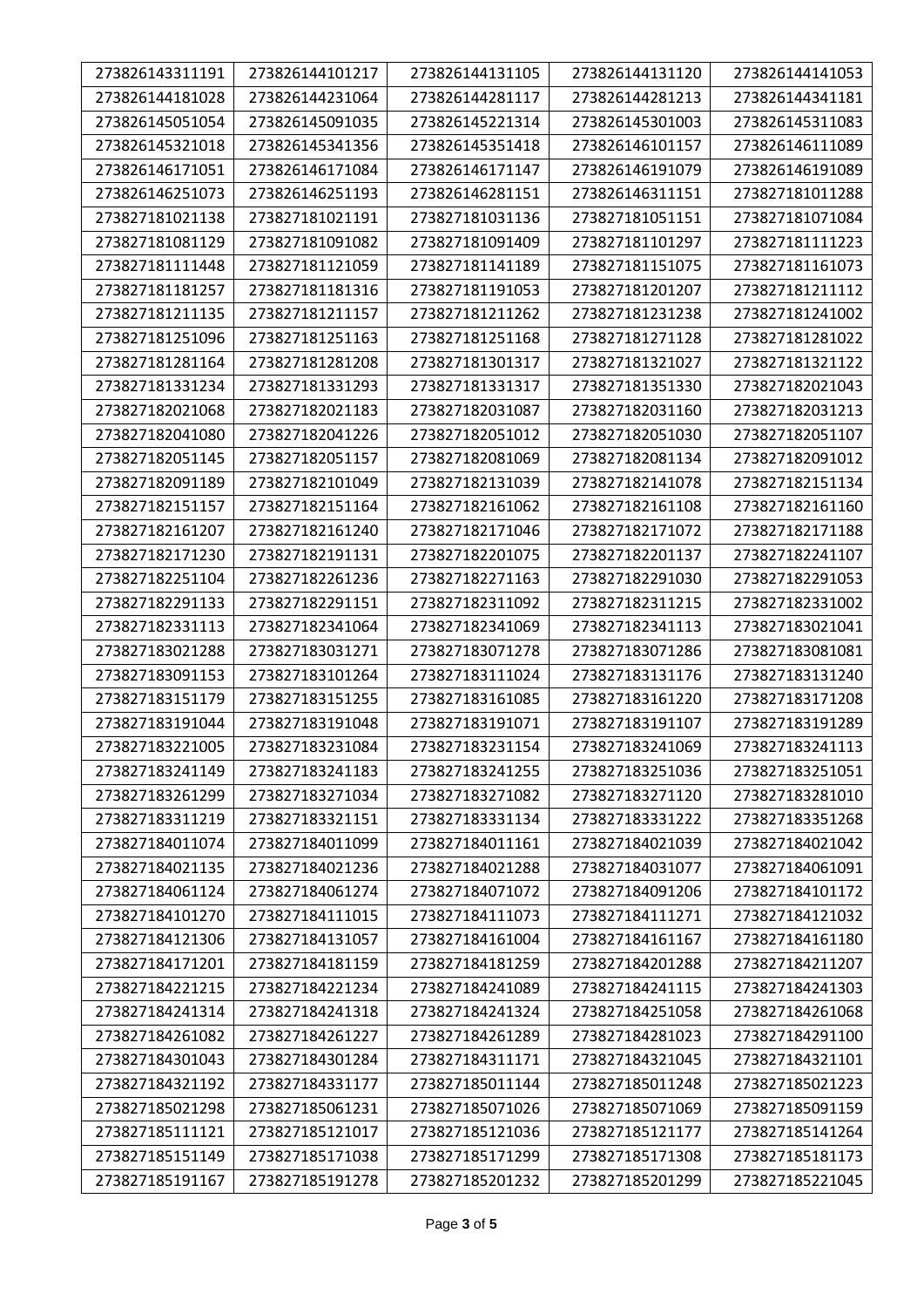| 273827185221060 | 273827185221196 | 273827185221298 | 273827185231012 | 273827185231063 |
|-----------------|-----------------|-----------------|-----------------|-----------------|
| 273827185231065 | 273827185231097 | 273827185241232 | 273827185271312 | 273827185281184 |
| 273827185281237 | 273827185301240 | 273827185301255 | 273827185311072 | 273827185311279 |
| 273827185321020 | 273827185341044 | 273827185341325 | 273827185351146 | 273827185351226 |
| 273827186011206 | 273827186021120 | 273827186031157 | 273827186031171 | 273827186031199 |
| 273827186041032 | 273827186051105 | 273827186051209 | 273827186051211 | 273827186061038 |
| 273827186091028 | 273827186111089 | 273827186111184 | 273827186121170 | 273827186131199 |
| 273827186141200 | 273827186151038 | 273827186151144 | 273827186161003 | 273827186161055 |
| 273827186161073 | 273827186161098 | 273827186161218 | 273827186181123 | 273827186181130 |
| 273827186201004 | 273827186211110 | 273827186231096 | 273827186241155 | 273827186251164 |
| 273827186261158 | 273827186271119 | 273827186281020 | 273827186291085 | 273827186301169 |
| 273827186321223 | 273827186331030 | 273827186351154 | 273827187011015 | 273827187011053 |
| 273827187021158 | 273827187021167 | 273827187021254 | 273827187031076 | 273827187041318 |
| 273827187051073 | 273827187071049 | 273827187071125 | 273827187071194 | 273827187081047 |
| 273827187121230 | 273827187121316 | 273827187141008 | 273827187141034 | 273827187151151 |
| 273827187161311 | 273827187181212 | 273827187191067 | 273827187191309 | 273827187191321 |
| 273827187221252 | 273827187241004 | 273827187241014 | 273827187251038 | 273827187251186 |
| 273827187251244 | 273827187271011 | 273827187271281 | 273827187281210 | 273827187281294 |
| 273827187301003 | 273827187301193 | 273827187311055 | 273827187311109 | 273827187321235 |
| 273827187331325 | 273827187341237 | 273827187351166 | 273827187351274 | 273827188021273 |
| 273827188031182 | 273827188031255 | 273827188031349 | 273827188041330 | 273827188071137 |
| 273827188071320 | 273827188071353 | 273827188081378 | 273827188101040 | 273827188101149 |
| 273827188101216 | 273827188101311 | 273827188101396 | 273827188111013 | 273827188111057 |
| 273827188121238 | 273827188121276 | 273827188131103 | 273827188151187 | 273827188161022 |
| 273827188161076 | 273827188161110 | 273827188161410 | 273827188171162 | 273827188171237 |
| 273827188181176 | 273827188181430 | 273827188211071 | 273827188211150 | 273827188211330 |
| 273827188211431 | 273827188221192 | 273827188221436 | 273827188231069 | 273827188231105 |
| 273827188241002 | 273827188241381 | 273827188251160 | 273827188251209 | 273827188261102 |
| 273827188261170 | 273827188261209 | 273827188281268 | 273827188281336 | 273827188291231 |
| 273827188311051 | 273827188311447 | 273827188321339 | 273827188321438 | 273827188351142 |
| 273827188351415 | 273827189021068 | 273827189031079 | 273827189041192 | 273827189051053 |
| 273827189061088 | 273827189061139 | 273827189071104 | 273827189071260 | 273827189081027 |
| 273827189081252 | 273827189101064 | 273827189101166 | 273827189121009 | 273827189121269 |
| 273827189131063 | 273827189141193 | 273827189141295 | 273827189151062 | 273827189151098 |
| 273827189151199 | 273827189171305 | 273827189191239 | 273827189211325 | 273827189221071 |
| 273827189221156 | 273827189231181 | 273827189231266 | 273827189241010 | 273827189241101 |
| 273827189251131 | 273827189271329 | 273827189291151 | 273827189301065 | 273827189301236 |
| 273827189301305 | 273827189311307 | 273827189341142 | 273827189341216 | 273827189341302 |
| 273827429011121 | 273827429011175 | 273827429021206 | 273827429061172 | 273827429071068 |
| 273827429081185 | 273827429091148 | 273827429101001 | 273827429101183 | 273827429101265 |
| 273827429131103 | 273827429151080 | 273827429151082 | 273827429201054 | 273827429221038 |
| 273827429221111 | 273827429231068 | 273827429241157 | 273827429251028 | 273827429261018 |
| 273827429271024 | 273827429321160 | 273827429321197 | 273827429351068 |                 |

End of the list

Total number of candidates shortlisted:**594**

## **Chairman Railway Recruitment Board, Ranchi**